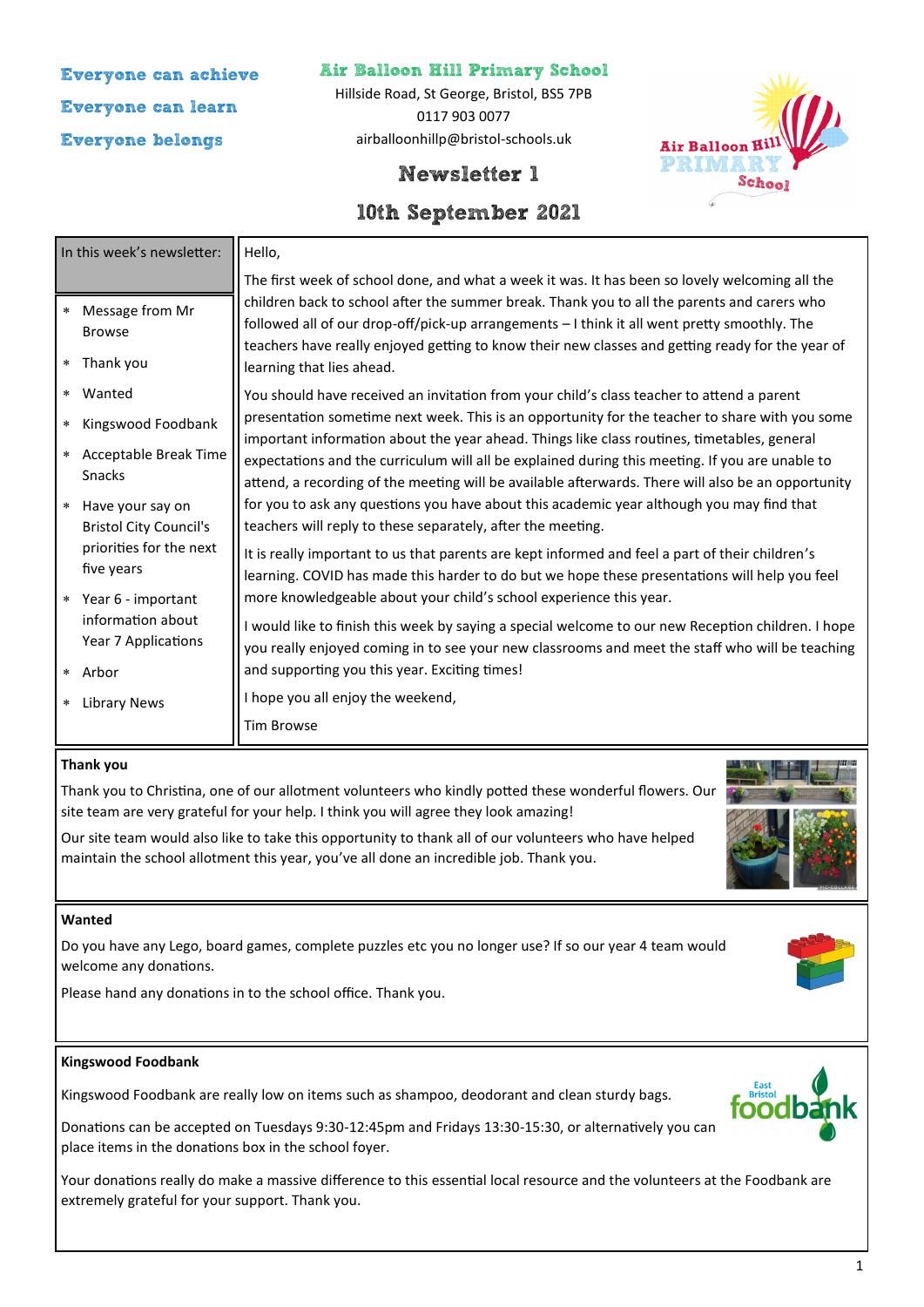#### **Acceptable Break Time Snacks**

Below are some ideas for healthier break time snacks.

- Whole or sliced fruit
- Vegetable sticks, e.g, celery, carrot, pepper and cucumber
- Plain popcorn
- Breadsticks
- Cheese or ham rolls or wraps
- Yogurt

No cereal bars, cake bars or crisps please. Please can we also remind you that we are a nut free school.

#### **Have your say on Bristol City Council's priorities for the next five years**

Bristol City Council's new draft plan for 2022 – 2027 sets out its priorities for children and young people, economy and skills, environment and sustainability, health care and wellbeing, homes and communities, and transport and connectivity. They want everyone to have their say and help get the priorities for the city right. You can tell the council what you think until 26

September. Find out more and take part at https://bristol.citizenspace.com/bristol-city-council/corporate-strategy-2021/.

The consultation closes on Sunday 26 September. Alternative formats of the survey can be requested in another language, Braille, audio tape, large print, easy read, BSL video or CD-ROM or plain text by emailing consultation@bristol.gov.uk or calling 0117 922 2848.

#### **Year 6 - important information about Year 7 Applications**

Although children are only a week into Year 6, we need to inform you that the deadline to apply for a Secondary School Place for September 2022 is 31st October 2021. We have found as much information as we can on the different school websites about their open events and have collated this on the Year 6 page of our school website: [https://www.abhps.com/year](https://www.abhps.com/year-6/)-6/

Please take some time to look at the open event information for the schools - many of them are happening very soon. We would recommend that you look around as many as possible in order to help you and your child make an informed decision about where they would like to go after Air Balloon. We will keep this information updated and send out any specific flyers as we receive them.

We will be sending more information to parents and carers about the application process in the next couple of weeks. In the meantime, if you have any questions about applying for secondary schools, please speak to or email Mrs King in the school office.

#### **Arbor**

Many parents have now downloaded the Arbor App and registered for their account. If you haven't yet done so and need us to re-send you the details to register, please speak to Mrs King in the school office.

Please check your emails for information that has been sent this week. Some parents have reported that emails have gone to junk or promotions folders.

#### **Library News**

I am looking forward to hearing about how you got on with the Wild World Heroes Summer Reading Challenge 2021. Some children have already told me how much they enjoyed this summer's Reading Challenge. It was great to hear how much they liked it. Please do bring in your certificates and badges so we can all celebrate your achievement.

Next week the children will be able to come to the Library with their class and get a book out. Please remember to return your overdue books ready for next week so you can take a new book home to enjoy reading for pleasure.

Ms McDonald









Arbor